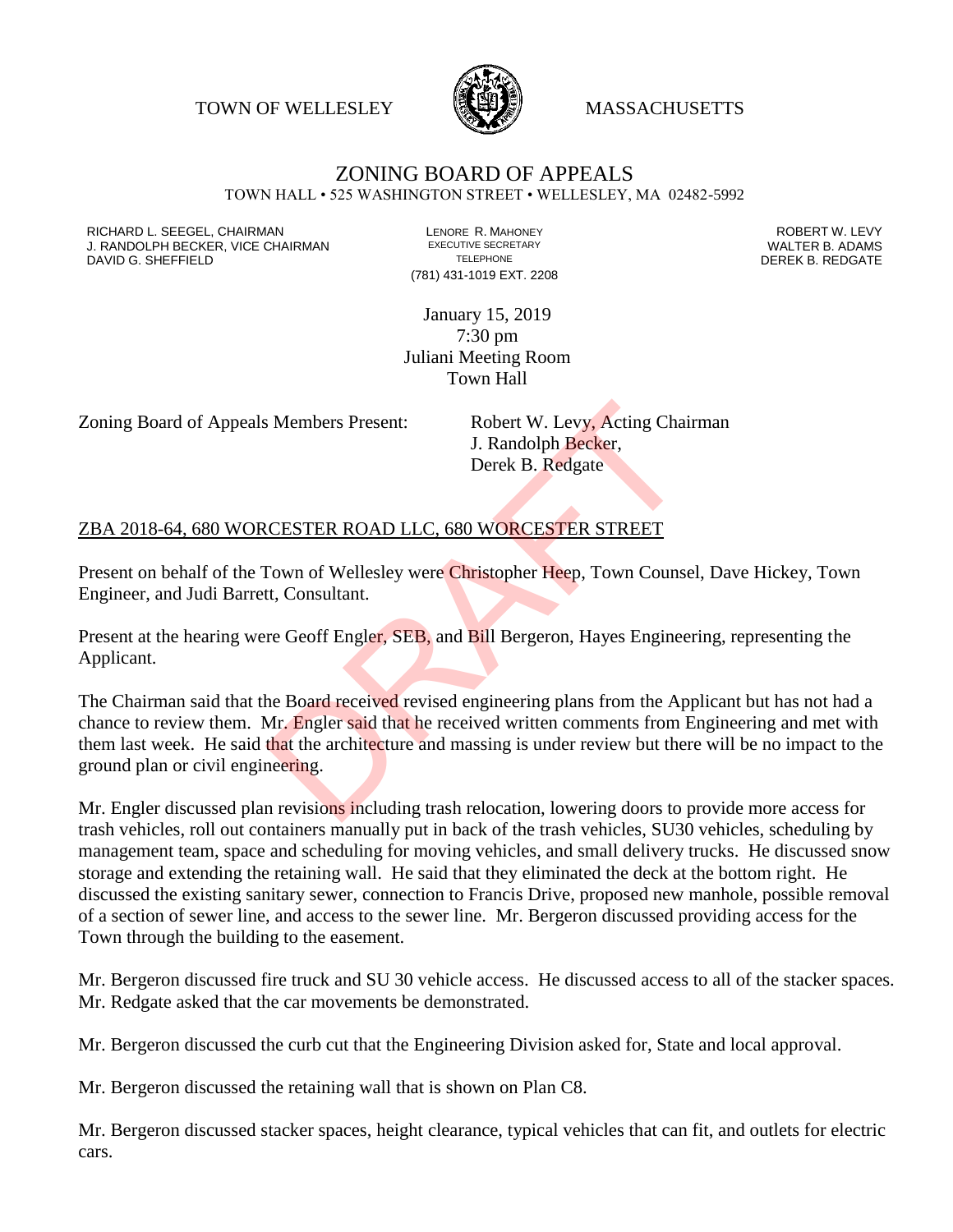Mr. Bergeron discussed inside and outside bike storage.

Mr. Bergeron discussed the Engineering Division's request to upgrade the sanitary sewer, peak flow, offer to tv, repair, seal and maintain the line. He discussed the Applicant's decision to not upgrade the system. He said that they will leave the easement as is and work around it.

Mr. Levy asked if additional waivers will be needed.

Mr. Hickey discussed Engineering concerns that there will be a lot going on close to the property lines on all sides. He discussed concerns about the footing for foundation wall hovering on top of the sewer easement, concerns about the easement, the stormwater system at the edge of the easement, higher level construction details, access to the manhole and getting an excavator into the garage area. He discussed changes in subdivision standards.

Mr. Hickey discussed snow management, turning movements, trash collection and level of activity within 30 feet of Route 9. Mr. Engler said that the project will be reviewed by DOT and VHB.

Mr. Levy asked about trash trucks blocking parking spaces. Mr. Hickey said that a truck will not fit in the spaces and will have to extend into the aisle areas. He recommended that the drive aisles be 24 feet.

Mr. Hickey discussed concerns about constructability, access, methods of construction, stacking, storage, cranes, deliveries, impacts to neighbors, and safety.

Mr. Engler and Mr. Hickey further discussed the town easement. Scott Fraser, 4 Stearns Road, asked about obligations to restore backyards and expenses incurred by taxpayers if the town has to access the manhole from Francis Road. Mr. Becker said that the easement has not changed. Mr. Hickey said that access from a single family house with a driveway would be easier than from a 20 unit complex.

## ZBA 2018-65, 16 STEARNS ROAD LLC, 16 STEARNS ROAD

Mr. Bergeron discussed changes to the driveway, approval by the Fire Department, no encroachment onto the easement, sidewalk, emergency access, access off of public way, driveway configurations meeting standards, fire truck access and increasing pavement width of cul de sac to 24 feet, driveway at end of Stearns Road into the garage, need for retaining wall, decorative wrought iron fence on top of the wall and guardrail, addition of compact parking spaces, net loss of one parking space, accommodation for moving vehicles, delivery and mail truck area. ler said that the project will be reviewed by DOT and VH<br>sh trucks blocking parking spaces. Mr. Hickey said that<br>xtend into the aisle areas. He recommended that the driv<br>necerns about constructability, access, methods of c

Mr. Bergeron discussed test pits and ledge excavation, relocation and redesign of stormwater management, and need one more test pit at 680 Worcester Street.

Mr. Levy confirmed that the revised plans were reviewed with the traffic consultant and Fire Department.

Mr. Hickey discussed tree clearing, pie shaped land that the town owns, concerns about ledge, cross sections to show construction around the building, foundations and storwmwater systems. He said that it would be helpful to understand the amount of ledge that will be removed.

Mr. Hickey discussed the driveway to the underground parking, width of access way and concerns that it is at an odd angle that could cause congestion and potential for other issues.

Mr. Hickey discussed concerns about intense use, staging, materials storage and cranes.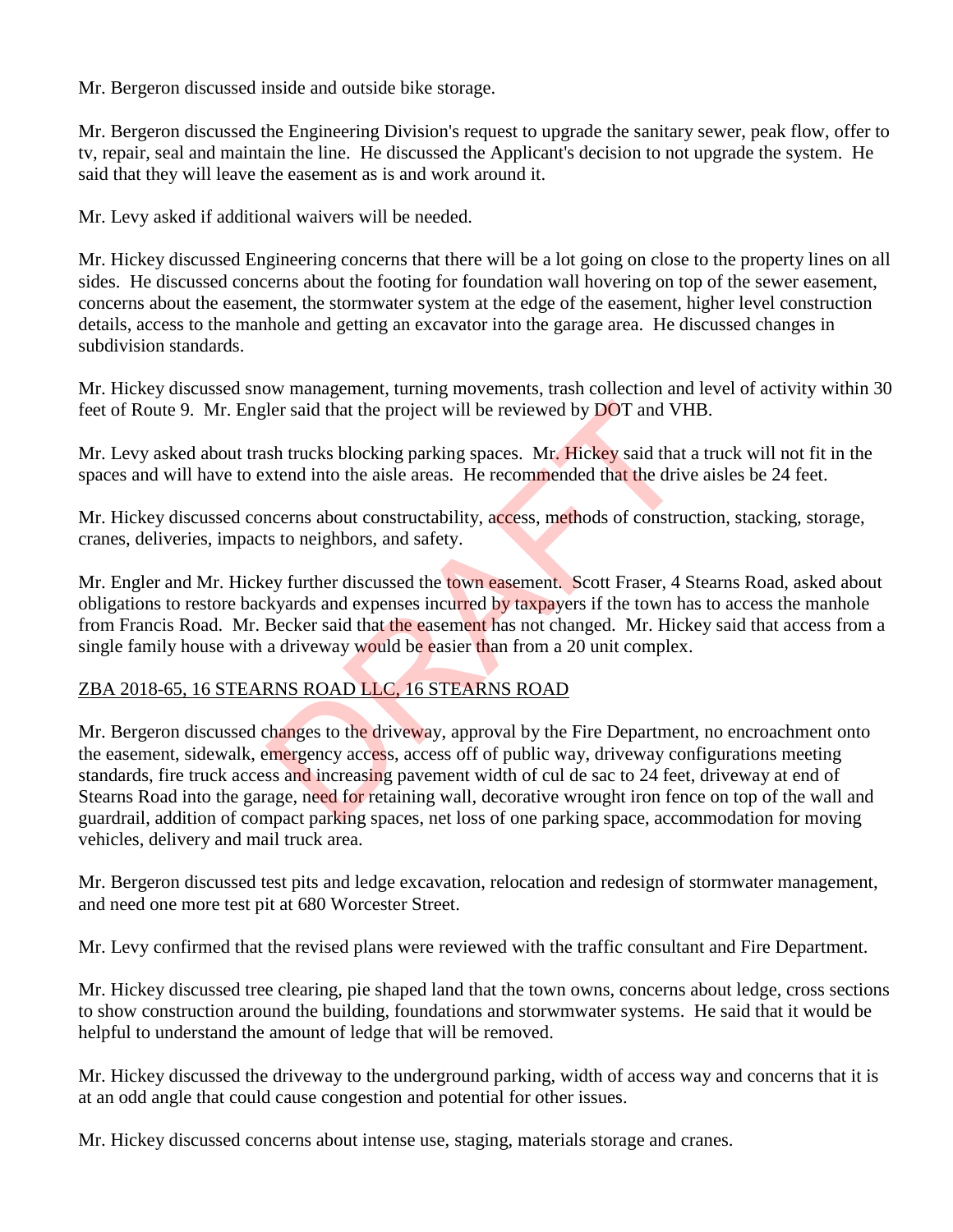Mr. Hickey discussed extending the water line to the school.

Mr. Levy, Mr. Hickey and Mr. Bergeron discussed 24 foot wide drive aisles.

Mr. Becker asked about ledge excavation possible versus blasting. Mr. Bergeron said that blasting will be required for portions of the foundation, overblast for the footings and plumbing. He said that it appears to be solid bedrock.

Scott Fraser, 4 Stearns Road, asked about asbestos. Mr. Bergeron said that there are no known concerns. He said that there are several notes on the plan and a procedure has to be followed.

Peter Buehler, 10 Stearns Road, discussed concerns about deliveries trucks, new position of the driveway, multiple construction trucks and turnaround, emergency access to Francis Road, helicopter landing on school field, snow storage, meeting spot for emergency evacuation from Sprague School, level of lighting, drainage, stacker parking, density, request made at the first hearing that information be provided for developer experience and execution of the plans. He asked that the developer grant an extension so that more information can be provided.

Mr. Engler said that the developer's architect, town representatives and Cliff Boehmer, peer reviewer for the Town held extensive working group sessions. He said that the Applicant will submit revised architectural plans for 680 Worcester Street within the next two weeks and the Board will have time to review them. He said that the plans for 16 Stearns Road will not change, as the peer reviewer was comfortable with them. He said that it does not make sense to submit landscaping and engineering plans while the other plans are being revised. He said that many things have to be done sequentially. He said that they will submit extensive details when they are at a point where they can produce detailed plans. He said that the Applicant should have a lot more information available by the next hearing. ded.<br>
developer's architect, town representatives and Cliff Boeh<br>
king group sessions. He said that the Applicant will sub<br>
Street within the next two weeks and the Board will have<br>
Streams Road will not change, as the pee

Mr. Levy asked that the Applicant provide background information on the developers' experience. He said that these are two substantial projects that will impact the neighbors. He said that it is appropriate for the Board to have an opportunity to speak with the person who will develop and manage the properties.

Mr. Heep said that the public hearing is scheduled to close by March 5, 2019. Mr. Levy said that the Board had been anticipated that architectural as well as engineering plans would be discussed at this hearing. He asked if, with the holidays ahead, the Applicant would grant a 30 day extension. Mr. Engler said that they will work in good faith with the **Board.** He said that he was not willing to grant an extension tonight.

The Board and Mr. Engler discussed expectations for the next hearing. Mr. Levy asked that a Construction Management Plan for both sites, and updated stormwater that has been reviewed by VHB for 680 Worcester Street be submitted. He asked said that blasting at 16 Stearns will need to be addressed. He asked for a more detailed review of the site and circulation. Mr. Becker asked for more information on traffic calming and pedestrian safety at 16 Stearns.

Mr. Engler said that they expect to have detailed architecture plans for 680 Worcester Street that will have been have peer reviewed, landscaping, and Construction Management Plans at the next hearing.

Mr. Heep discussed the timing involved to close the hearing by March  $5<sup>th</sup>$ . He said that the Board has to hear all of the evidence and will need full draft decision with conditions. He said that the Board should expect to have all of the information in the record by the next meeting unless an extension is granted. Mr. Engler said that they will work in good faith with the Board. He said that he can get architectural plans to Mr. Boehmer by January 31, 2019 in advance of a continued hearing on February 13, 2019. Mr. Levy said that the balance of the evidence must be submitted at the next hearing or an extension will need to be granted.